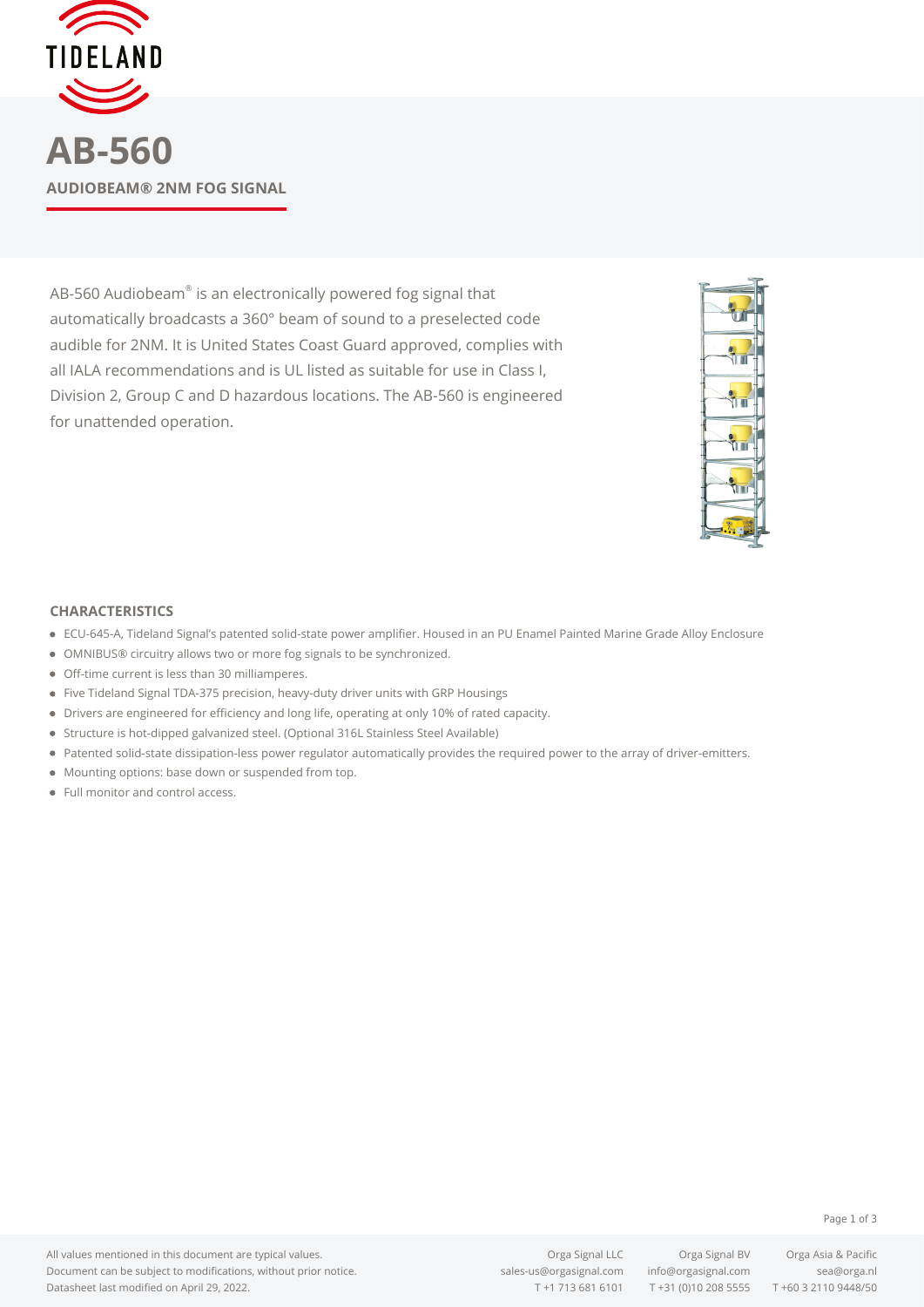

| _______ |  |                           |
|---------|--|---------------------------|
|         |  | AUDIOBEAM® 2NM FOG SIGNAL |
|         |  |                           |

| Range                                                               | 2NM (per 33 CFR 67.10 and usual range recommended by IALA)                                                                                                 |  |  |
|---------------------------------------------------------------------|------------------------------------------------------------------------------------------------------------------------------------------------------------|--|--|
| Input<br>Voltage<br>Current @ 12VDC                                 | $10 - 15$ VDC<br>7.85 amperes during blast; 30 milliamperes quiescent                                                                                      |  |  |
| Output<br>Frequency<br>SPL.<br>Coding                               | 645Hz (with offset facility)<br>133.2dB @ 1 meter<br>2 sec ON, 18 sec OFF, standard setting or Morse code letter 'U', 256 field-selectable codes available |  |  |
| Environmental<br><b>IP Rating</b>                                   | Marine Atmosphere; Temperature Range -40° C to +70° C; 100% Relative Humidity<br>ECU Enclosure - IP66, Driver IP66                                         |  |  |
| Certification                                                       | UL Listed and Labelled – Suitable for Class 1, Division 2, Groups C and D                                                                                  |  |  |
| <b>Weights and Measurements</b><br>Standalone<br>Shipping<br>Volume | 168.6kg (375lb)<br>208.6kg (460lb)<br>1.92m3 (68 cu ft)                                                                                                    |  |  |

NOTE: Specifications are subject to change.





Page 2 of 3